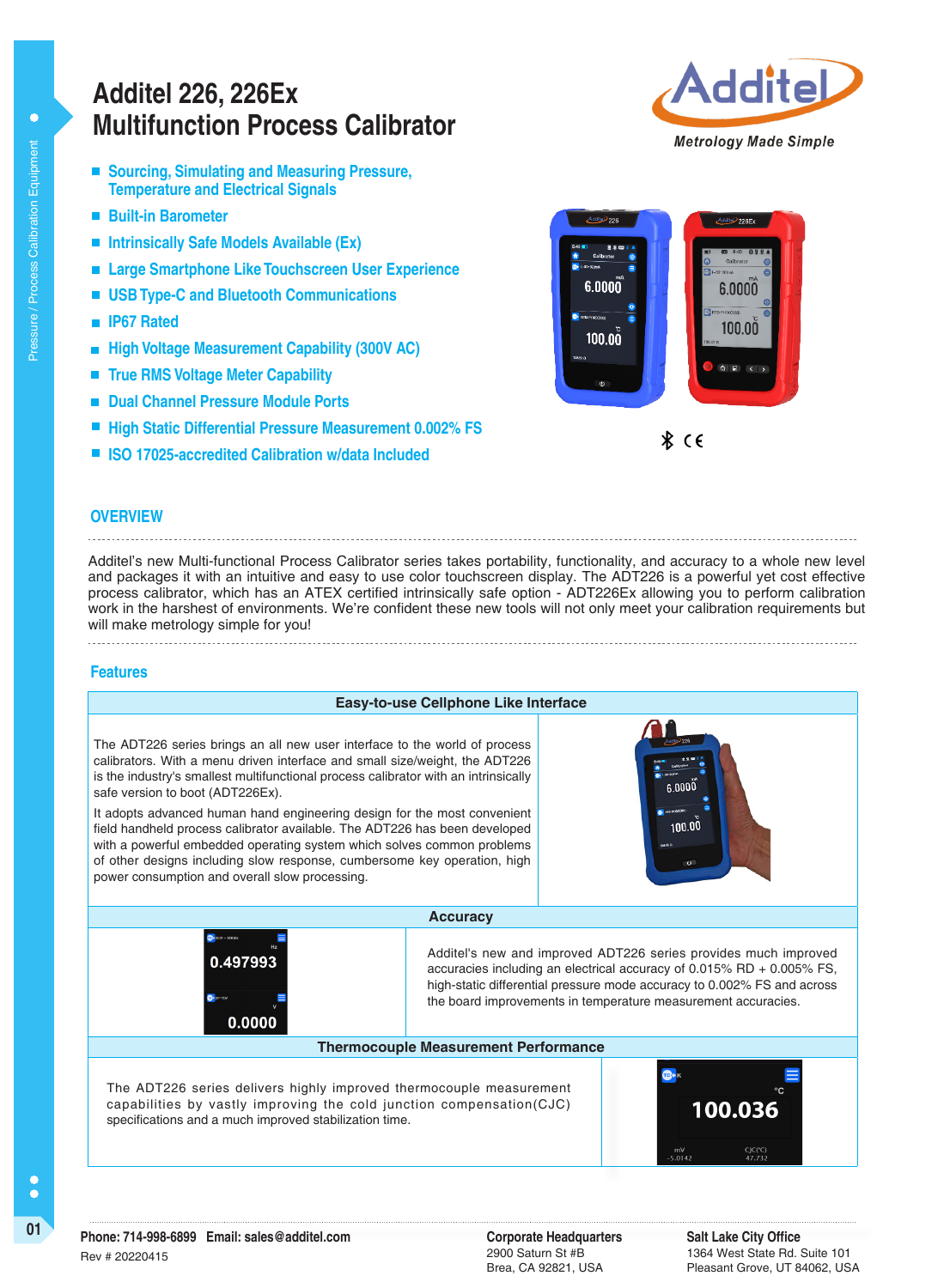

### **Metrology Made Simple**

r

## **Features**

## In addition to all the great features mentioned above, the ADT226 series is loaded with time saving **Time Saving Features**

features like our builtin pressure and temperature converter, thermal calculator, wiring diagram guide for assisting with electrical connections, a built-in diagnostic center including intelligent alarm messaging and a real time error report and comprehensive selftesting to help our customers get the very most out of their investment in Additel calibration tools.

#### **Portable and Robust**



The demands of remote calibration work can be challenging. The ADT226 series is lightweight and highly portable and utilizes an advanced color LCD screen to help ensure you can easily see, even in the (Ex) intrinsically safe versions.

All models in the ADT226 family have been designed with ruggedness and dependability in mind and meet IP67 standards with a 1-meter drop test, 4G vibration, xenon exposure and 130g steel ball drop testing of the display.

Other environmental conditions have also been considered, such as temperature and humidity. To combat these external elements, Additel has designed a unique internal circuit design and process technology to allow for the utmost confidence in your critical calibration and measurement work.

#### **Intrinsically Safe Option**

The Additel 226Ex series calibrators have passed the most stringent testing by certified organizations to acquire intrinsically safe certificates, ATEX, IECEX, CSA and UKCA. The explosion-proof grade (Ex ia IIC T4 Ga), can be widely used in potentially explosive environments, such as oil and gas platforms, oil refineries, chemical and petrochemical plants, pharmaceutical industries, energy and gas processing industries.

Each intrinsically safe calibrator has an advanced transflective color LCD display which has enhanced visibility when viewed in direct sunlight. No matter where your work takes you, these calibrators are up to the task.





#### **Voltage Meter (RMS)**

The Additel 226 non-Ex version is equipped with "true effective value" RMS measuring function, which can measure the RMS of various waveforms with no need to consider distortion or waveform parameters and other errors caused by various waveforms

#### **Targeted application features**

The onboard applications provide a useful selection of features including high static differential pressure mode, pressure leak test, safety valve test, analog transmitter calibration, unit converter, thermal calculator, and snapshots to name a few.

High static differential pressure mode uses two sensors, unique calculation technology to achieve a differential pressure measurement to 0.002% FS at high static pressures. The leak test will automatically calculate the pressure drop to determine a leak condition. The safety valve test is a specialized task which captures the exact pressure release point by taking 10 readings per second during a valve crack test.



You will find this and much more as we continue to develop new apps at Additel.



Users can remotely connect mobile devices to the ADT226 via Bluetooth with an unobstructed distance up 20 meters. The included USB type-C comm port and cable provide a hard wired communication option as well as charging for the removeable Li-ion battery, which provides up to 35 hours of run time.

2900 Saturn St #B Brea, CA 92821, USA **Salt Lake City Office** 1364 West State Rd. Suite 101 Pleasant Grove, UT 84062, USA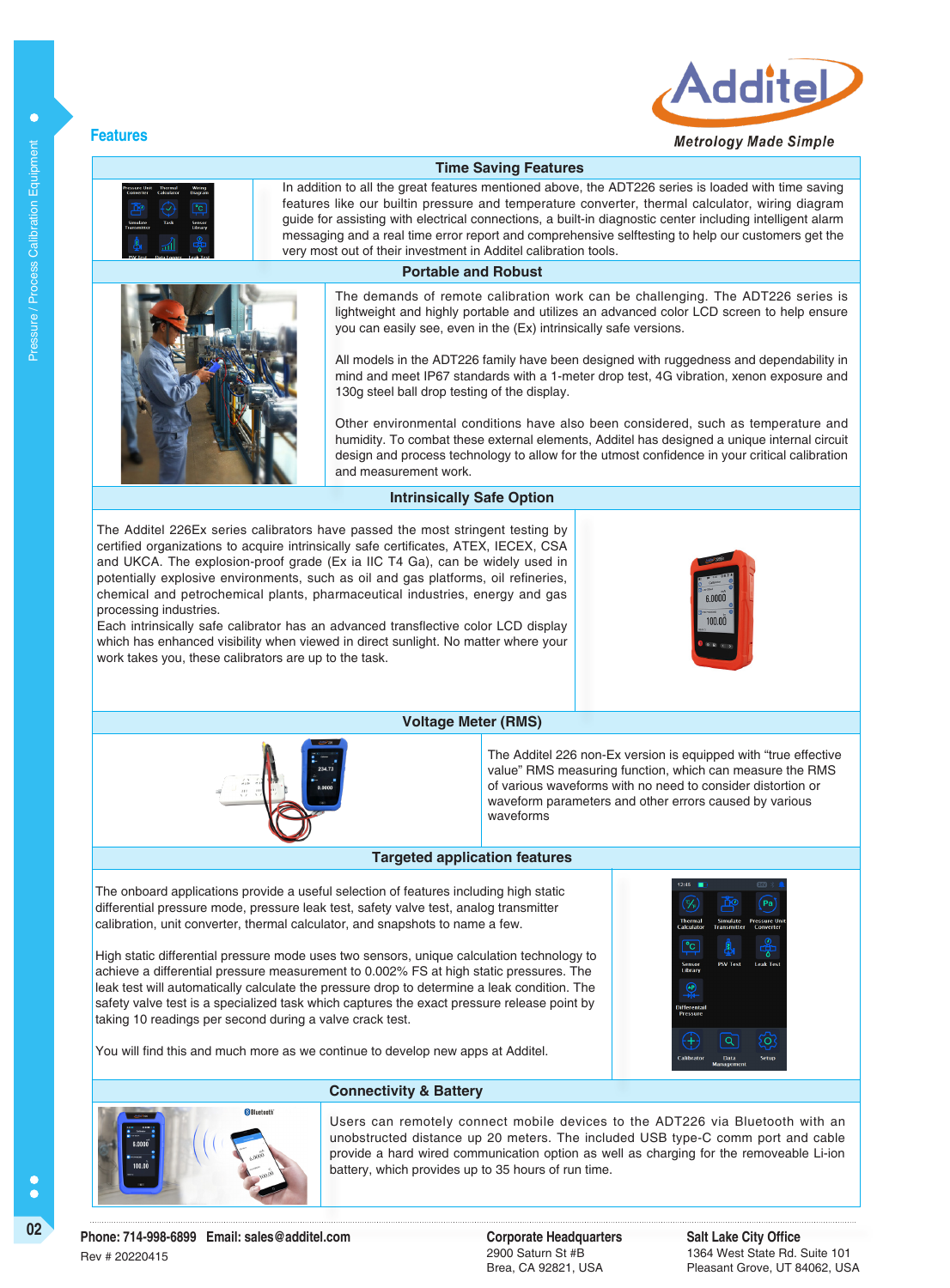

#### **Electrical Specification**

| <b>Source Accuracy</b>   |                                                                        |                        |                           |                    |                        |                           |  |
|--------------------------|------------------------------------------------------------------------|------------------------|---------------------------|--------------------|------------------------|---------------------------|--|
| <b>Specifications</b>    |                                                                        | <b>ADT226</b>          |                           | ADT226Ex           |                        |                           |  |
|                          | Range                                                                  | <b>Resolution</b>      | Accuracy                  | Range              | <b>Resolution</b>      | Accuracy                  |  |
| <b>Voltage DC</b>        | 0 to 15 V                                                              | $0.1$ mV               | 0.015%RDG+0.005%FS        | 0 to 10.5 V        | $0.1$ mV               | 0.02%RDG+0.005%FS         |  |
| <b>Current DC</b>        | 0 to 25 mA                                                             | 0.1 <sub>u</sub> A     | 0.015%RDG+0.005%FS        | 0 to 25 mA         | 0.1 uA                 | 0.02%RDG+0.005%FS         |  |
| Resistance               | 0 to 400 $\Omega$                                                      | 1 m $\Omega$           | 0.015%RDG+0.005%FS        | 0 to 400 $\Omega$  | 1 m $\Omega$           | 0.02%RDG+0.005%FS         |  |
|                          | 0 to 4000 $\Omega$                                                     | 10 m $\Omega$          | 0.015%RDG+0.005%FS        | 0 to 4000 $\Omega$ | 10 m $\Omega$          | 0.02%RDG+0.005%FS         |  |
| <b>Frequency</b>         | 0.01 to 50000.0 Hz                                                     | Auto range,<br>6-digit | 0.005%RDG+5 on last digit | 0.01 to 50000.0 Hz | Auto range,<br>6-digit | 0.005%RDG+5 on last digit |  |
| Voltage mV<br>(TC)       | $-10$ to 75 mV                                                         | 1 uV                   | $0.015\%$ RDG + 0.005%FS  | $-10$ to 75 mV     | 1 uV                   | 0.02%RDG+0.005%FS         |  |
| Pulse                    | 0 to 9999999                                                           |                        | N/A                       | 0 to 9999999       |                        | N/A                       |  |
|                          | Optional rising edge and falling edge, minimum threshold voltage: 2.5V |                        |                           |                    |                        |                           |  |
| Loop power<br>(max 25mA) | 24 V                                                                   | N/A                    | $±1$ V                    | 20 V               | N/A                    | ±10%                      |  |

#### **Measurement Accuracy Cont.**

|                          |                                                                                                                                                                               |                   | ADT226Ex                                                                                             |                                                                 |                   |                          |  |
|--------------------------|-------------------------------------------------------------------------------------------------------------------------------------------------------------------------------|-------------------|------------------------------------------------------------------------------------------------------|-----------------------------------------------------------------|-------------------|--------------------------|--|
| <b>Specifications</b>    | Range                                                                                                                                                                         | <b>Resolution</b> | Accuracy                                                                                             | Range                                                           | <b>Resolution</b> | Accuracy                 |  |
|                          | -300 to 300 mV                                                                                                                                                                | $1 \mu V$         | $0.015\%$ RDG + 0.005% FS                                                                            | -300 to 300 mV                                                  | $1 \mu V$         | $0.02\%$ RDG + 0.005% FS |  |
| Voltage DC               | -30 to 30 V                                                                                                                                                                   | $0.1$ mV          | 0.015%RDG+0.005%FS                                                                                   | -30 to 30 V                                                     | $0.1$ mV          | $0.02\%$ RDG + 0.005% FS |  |
|                          | <b>Temperature Coefficient:</b><br>$\pm 5$ ppm FS/°C (-10°C to 10°C and 30°C to 50°C)<br>Impedance: -300 mV to 300 mV = $> 100$ M $\Omega$<br>-30 V to 30 V = $>1$ M $\Omega$ |                   | <b>Temperature Coefficient:</b><br>±5ppm FS/°C (-20°C to -10°C)                                      |                                                                 |                   |                          |  |
|                          | -300 to 300 V                                                                                                                                                                 | $10 \text{ mV}$   | $0.05\%$ RDG + 0.01% FS                                                                              |                                                                 |                   |                          |  |
|                          | Temperature coefficient: ±0.0025% FS/°C<br>(-10°C to 10°C and 30°C to 50°C)                                                                                                   |                   |                                                                                                      | N/A                                                             |                   |                          |  |
| <b>DC High Voltage</b>   | The highest input voltage is 300 V, IEC61010 300V CATII                                                                                                                       |                   |                                                                                                      |                                                                 |                   |                          |  |
|                          | Commong mode rejection: >100 dB (at 50 or 60 Hz)                                                                                                                              |                   |                                                                                                      |                                                                 |                   |                          |  |
|                          | Impedance: $> 4$ M $\Omega$ , DC coupling                                                                                                                                     |                   |                                                                                                      |                                                                 |                   |                          |  |
|                          | 300V (40 to 500 Hz)                                                                                                                                                           | $10 \text{ mV}$   | $0.5\%$ RDG + 0.05% FS                                                                               |                                                                 |                   |                          |  |
|                          |                                                                                                                                                                               |                   | Temperature coefficient: $\pm$ (0.025% RD + 0.0025% FS) /°C<br>(-10°C to 10°C and 30°C to 50°C)      |                                                                 |                   |                          |  |
| <b>AC High Voltage</b>   | The highest input voltage is 300 V, IEC61010 300V CATII                                                                                                                       |                   | N/A                                                                                                  |                                                                 |                   |                          |  |
|                          |                                                                                                                                                                               |                   | 9% to 100% of range is suitable for the above accuracy indicators                                    |                                                                 |                   |                          |  |
|                          | Impedance: $>4$ M $\Omega$ , <100pF, AC coupling                                                                                                                              |                   |                                                                                                      |                                                                 |                   |                          |  |
| Current DC               | -30 to 30 mA                                                                                                                                                                  | $0.1 \mu A$       | $0.015\%$ RDG + 0.005% FS                                                                            | $-30$ to $30$ mA                                                | $0.1 \mu A$       | $0.02\%$ RDG + 0.005% FS |  |
|                          |                                                                                                                                                                               |                   | Temperature Coefficient: $\pm$ 5ppm FS/°C (-10°C to 10°C and 30°C to 50°C), Impedance: < 40 $\Omega$ |                                                                 |                   |                          |  |
|                          | 0 to 400 $\Omega$                                                                                                                                                             | 1 m $\Omega$      | $0.015\%$ RDG + 0.005% FS                                                                            | 0 to 400 $\Omega$                                               | 1 m $\Omega$      | $0.02\%$ RDG + 0.005% FS |  |
|                          | 0 to 4000 $\Omega$                                                                                                                                                            | 1 m $\Omega$      | $0.015\%$ RDG + 0.005% FS                                                                            | 0 to 4000 $\Omega$                                              | 10 m $\Omega$     | $0.02\%$ RDG + 0.005% FS |  |
| Resistance<br>$(4-Wire)$ | <b>Temperature Coefficient:</b><br>±5ppm FS/°C (-10°C to 10°C and 30°C to 50°C)                                                                                               |                   |                                                                                                      | <b>Temperature Coefficient:</b><br>±5ppm FS/°C (-20°C to -10°C) |                   |                          |  |
|                          | 2-Wire + 50 m $\Omega$ . 3-wire + 10 m $\Omega$                                                                                                                               |                   |                                                                                                      |                                                                 |                   |                          |  |
|                          | Excitation current: 0.2 mA                                                                                                                                                    |                   |                                                                                                      |                                                                 |                   |                          |  |

 $\bullet$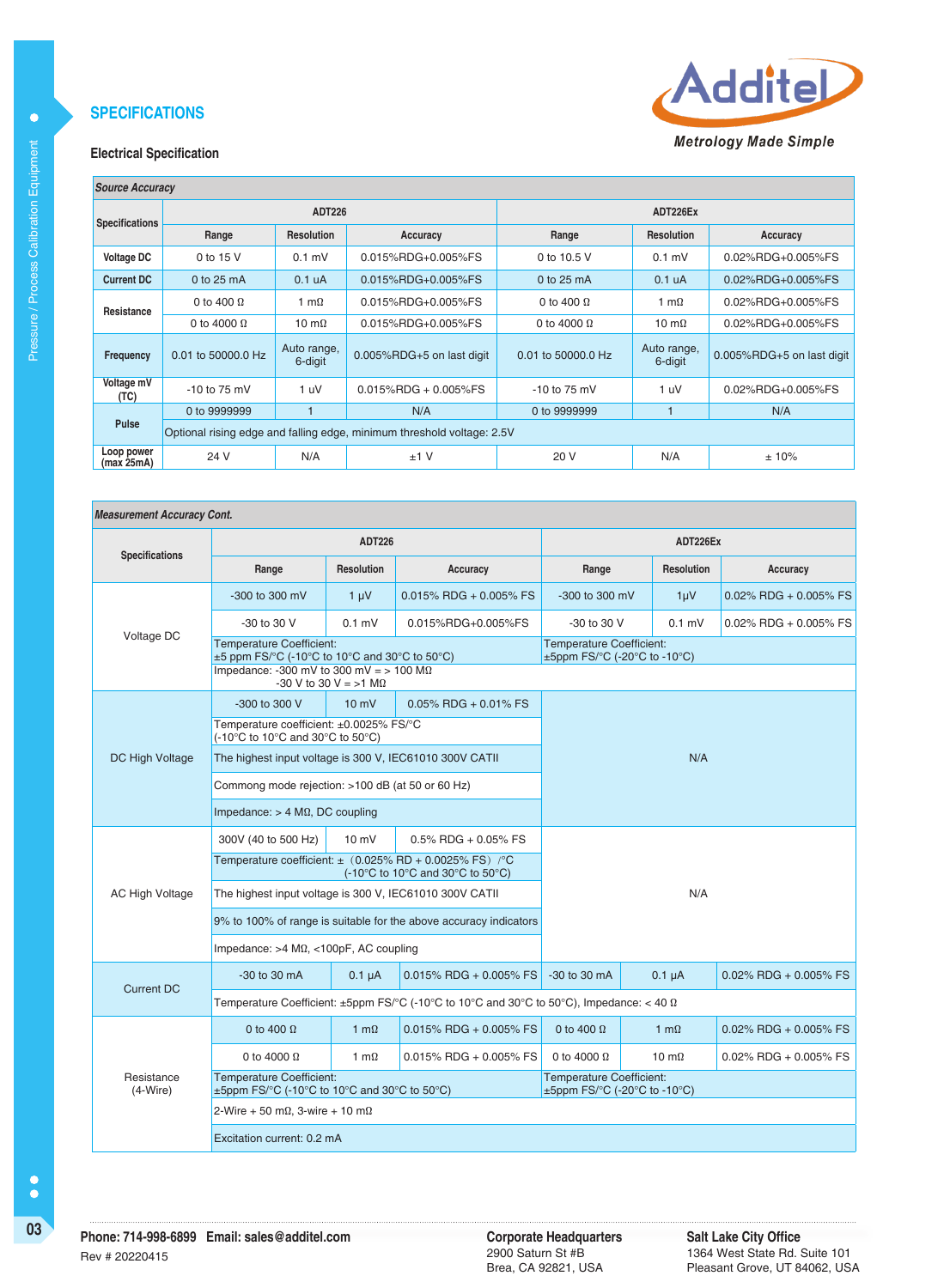

**Metrology Made Simple** 

| <b>Measurement Accuracy Cont.</b> |  |
|-----------------------------------|--|
|                                   |  |

| measurennem Accuracy Com.                             |                                                                                                                             |                                                              |                                                                                        |                                                                                                                          |                                                                                                     |                                                     |                                                       |  |
|-------------------------------------------------------|-----------------------------------------------------------------------------------------------------------------------------|--------------------------------------------------------------|----------------------------------------------------------------------------------------|--------------------------------------------------------------------------------------------------------------------------|-----------------------------------------------------------------------------------------------------|-----------------------------------------------------|-------------------------------------------------------|--|
| <b>Specifications</b>                                 | <b>ADT226</b>                                                                                                               |                                                              |                                                                                        |                                                                                                                          | ADT226Ex                                                                                            |                                                     |                                                       |  |
|                                                       | Range                                                                                                                       | Resolution                                                   | Accuracy                                                                               |                                                                                                                          | Range                                                                                               | Resolution                                          | Accuracy                                              |  |
|                                                       | $-10$ to 75 mV                                                                                                              | 0.1 <sub>u</sub>                                             | $0.015\%$ RDG + 0.005% FS                                                              |                                                                                                                          | $-10$ to 75 mV                                                                                      | 0.1 <sub>u</sub>                                    | $0.02\%$ RDG + 0.005% FS                              |  |
| Voltage mV (TC)                                       | <b>Temperature Coefficient:</b><br>$\pm$ 5ppm FS/°C (-10°C to 10°C and 30°C to 50°C)                                        |                                                              |                                                                                        |                                                                                                                          | <b>Temperature Coefficient:</b><br>$\pm 5$ ppm FS/ $\degree$ C (-20 $\degree$ C to -10 $\degree$ C) |                                                     |                                                       |  |
|                                                       | Impedance: $>100$ M $\Omega$                                                                                                |                                                              |                                                                                        |                                                                                                                          |                                                                                                     |                                                     |                                                       |  |
|                                                       | 0.01 to 50000 Hz                                                                                                            | $0.005\%$ RDG + 5 on last<br>Auto range,<br>6-digit<br>digit |                                                                                        |                                                                                                                          | 0.01 to 50000 Hz                                                                                    | Auto range,<br>6-digit                              | $0.005\%$ RDG + 5 on last digit                       |  |
| Frequency                                             | Minimum threshold voltage: 2.5 V                                                                                            |                                                              |                                                                                        |                                                                                                                          |                                                                                                     |                                                     |                                                       |  |
|                                                       | Supported units: Hz, kHz, MHz, CPM, CPH, s, ms, µs                                                                          |                                                              |                                                                                        |                                                                                                                          |                                                                                                     |                                                     |                                                       |  |
|                                                       | 0 to 9999999                                                                                                                | 1                                                            | N/A                                                                                    |                                                                                                                          | 0 to 9999999                                                                                        | 1                                                   | N/A                                                   |  |
| Pulse                                                 |                                                                                                                             |                                                              | Optional rising edge and falling edge, minimum threshold voltage: 2.5V                 |                                                                                                                          |                                                                                                     |                                                     |                                                       |  |
| Switch                                                |                                                                                                                             |                                                              | Support for dry or wet switch, voltage range of 3 to 30 V, response speed of $<$ 10 ms |                                                                                                                          |                                                                                                     |                                                     |                                                       |  |
| <b>Genreal Specification</b>                          |                                                                                                                             |                                                              |                                                                                        |                                                                                                                          |                                                                                                     |                                                     |                                                       |  |
| <b>Specifications</b>                                 |                                                                                                                             | <b>ADT226</b>                                                |                                                                                        |                                                                                                                          |                                                                                                     | ADT226Ex                                            |                                                       |  |
| <b>Operating Temperature</b>                          |                                                                                                                             | -10 $\mathrm{^{\circ}C}$ to 50 $\mathrm{^{\circ}C}$          |                                                                                        |                                                                                                                          |                                                                                                     | -20 $\mathrm{^{\circ}C}$ to 50 $\mathrm{^{\circ}C}$ |                                                       |  |
| <b>Specification guaranteed</b><br>temperature range  |                                                                                                                             | 10 $\rm{^{\circ}C}$ to 30 $\rm{^{\circ}C}$                   |                                                                                        |                                                                                                                          |                                                                                                     | -10 $\mathrm{^{\circ}C}$ to 50 $\mathrm{^{\circ}C}$ |                                                       |  |
| <b>Storage Temperature</b>                            | -30 $\rm{^{\circ}C}$ to 70 $\rm{^{\circ}C}$                                                                                 |                                                              |                                                                                        | -30 $\rm{^{\circ}C}$ to 70 $\rm{^{\circ}C}$                                                                              |                                                                                                     |                                                     |                                                       |  |
| <b>Humidity</b>                                       | <95%, non-condensing                                                                                                        |                                                              |                                                                                        | <95%, non-condensing                                                                                                     |                                                                                                     |                                                     |                                                       |  |
| Power supply                                          | 6600mAh, 23.8Wh lithium battery, charging time 4~6<br>hours, battery pack can be charged independently                      |                                                              |                                                                                        | 4000mAh 14.4Wh Explosion-proof lithium battery packcharging time<br>6~8 hours, battery pack can be charged independently |                                                                                                     |                                                     |                                                       |  |
| User interface                                        | Icon drive menus                                                                                                            |                                                              |                                                                                        |                                                                                                                          | Icon driven menus with navigation buttons                                                           |                                                     |                                                       |  |
| Ports protection voltage                              | 50V max                                                                                                                     |                                                              |                                                                                        |                                                                                                                          |                                                                                                     | 30V max                                             |                                                       |  |
| <b>Display</b>                                        | 5.0 inch 480 x 800 mm TFT LCD capacitive screen                                                                             |                                                              |                                                                                        |                                                                                                                          |                                                                                                     |                                                     | 4.4 inch 640 x 480 mm color display capacitive screen |  |
| <b>Maximum altitude</b>                               | 3000 meters                                                                                                                 |                                                              |                                                                                        |                                                                                                                          |                                                                                                     |                                                     |                                                       |  |
| <b>European Compliance</b>                            | <b>CE Mark</b>                                                                                                              |                                                              |                                                                                        |                                                                                                                          |                                                                                                     |                                                     |                                                       |  |
| <b>Electrical Connection</b>                          | Ø4mm sockets and flat mini-jack thermocouple socket                                                                         |                                                              |                                                                                        |                                                                                                                          |                                                                                                     |                                                     |                                                       |  |
| <b>Size</b>                                           |                                                                                                                             |                                                              |                                                                                        |                                                                                                                          | 6.97" x 4.13" x 2.04" (177 mm x 105 mm x 52 mm)                                                     |                                                     |                                                       |  |
| Weight                                                |                                                                                                                             | 1.6 lb (0.7 kg)                                              |                                                                                        |                                                                                                                          |                                                                                                     | 1.65 lb (0.75Kg)                                    |                                                       |  |
| <b>Battery</b>                                        |                                                                                                                             |                                                              |                                                                                        |                                                                                                                          | Rechargeable Li-ion battery (included)                                                              |                                                     |                                                       |  |
| <b>Battery Life</b>                                   |                                                                                                                             | Typically 16 hours                                           |                                                                                        |                                                                                                                          | Typically 35 hours                                                                                  |                                                     |                                                       |  |
| <b>Battery Charge</b>                                 | 110V/220V external power adapter included. Battery can be charged external to the unit. Typically charge time is 6-8 hours. |                                                              |                                                                                        |                                                                                                                          |                                                                                                     |                                                     |                                                       |  |
| <b>External pressure module</b>                       | Dual channel aerial plug, can connect two digital pressure modules                                                          |                                                              |                                                                                        |                                                                                                                          |                                                                                                     |                                                     |                                                       |  |
| Warm-up time                                          |                                                                                                                             |                                                              | Full specification performance is achieved after a 10 minute warm-up time.             |                                                                                                                          |                                                                                                     |                                                     |                                                       |  |
| <b>ROHS</b> compliant                                 | Rohs II Directive 2011/65/EU, EN50581:2012                                                                                  |                                                              |                                                                                        |                                                                                                                          |                                                                                                     |                                                     |                                                       |  |
| Display rate                                          | 3 readings per second                                                                                                       |                                                              |                                                                                        |                                                                                                                          |                                                                                                     |                                                     |                                                       |  |
| <b>Barometric Accuracy</b><br>(Built-in barometer)    | 55Pa                                                                                                                        |                                                              |                                                                                        |                                                                                                                          |                                                                                                     |                                                     |                                                       |  |
| IP protection level                                   | IP67, 1 meter drop test                                                                                                     |                                                              |                                                                                        |                                                                                                                          |                                                                                                     |                                                     |                                                       |  |
| Communication                                         | Isolate USB-TYPEC (slave), Bluetooth BLE                                                                                    |                                                              |                                                                                        |                                                                                                                          |                                                                                                     |                                                     |                                                       |  |
| Calibration                                           | ISO 17025 accredited calibration with data                                                                                  |                                                              |                                                                                        |                                                                                                                          |                                                                                                     |                                                     |                                                       |  |
| Warranty                                              | 3 years                                                                                                                     |                                                              |                                                                                        |                                                                                                                          |                                                                                                     |                                                     |                                                       |  |
| <b>Pressure Specification</b>                         |                                                                                                                             |                                                              |                                                                                        |                                                                                                                          |                                                                                                     |                                                     |                                                       |  |
| <b>Pressure Specification( ADT226 &amp; ADT226Ex)</b> |                                                                                                                             |                                                              |                                                                                        |                                                                                                                          |                                                                                                     |                                                     |                                                       |  |

The 161 series Intelligent Digital Pressure Modules are available for gauge, vacuum and absolute pressure from -15 psi to 60,000 psi (-1 bar to 4200 bar).<br>Accuracy from 0.02% FS includes operation over 14°F to 122°F (-10°C

 $\bullet$ 

 $\bullet$ 

2900 Saturn St #B Brea, CA 92821, USA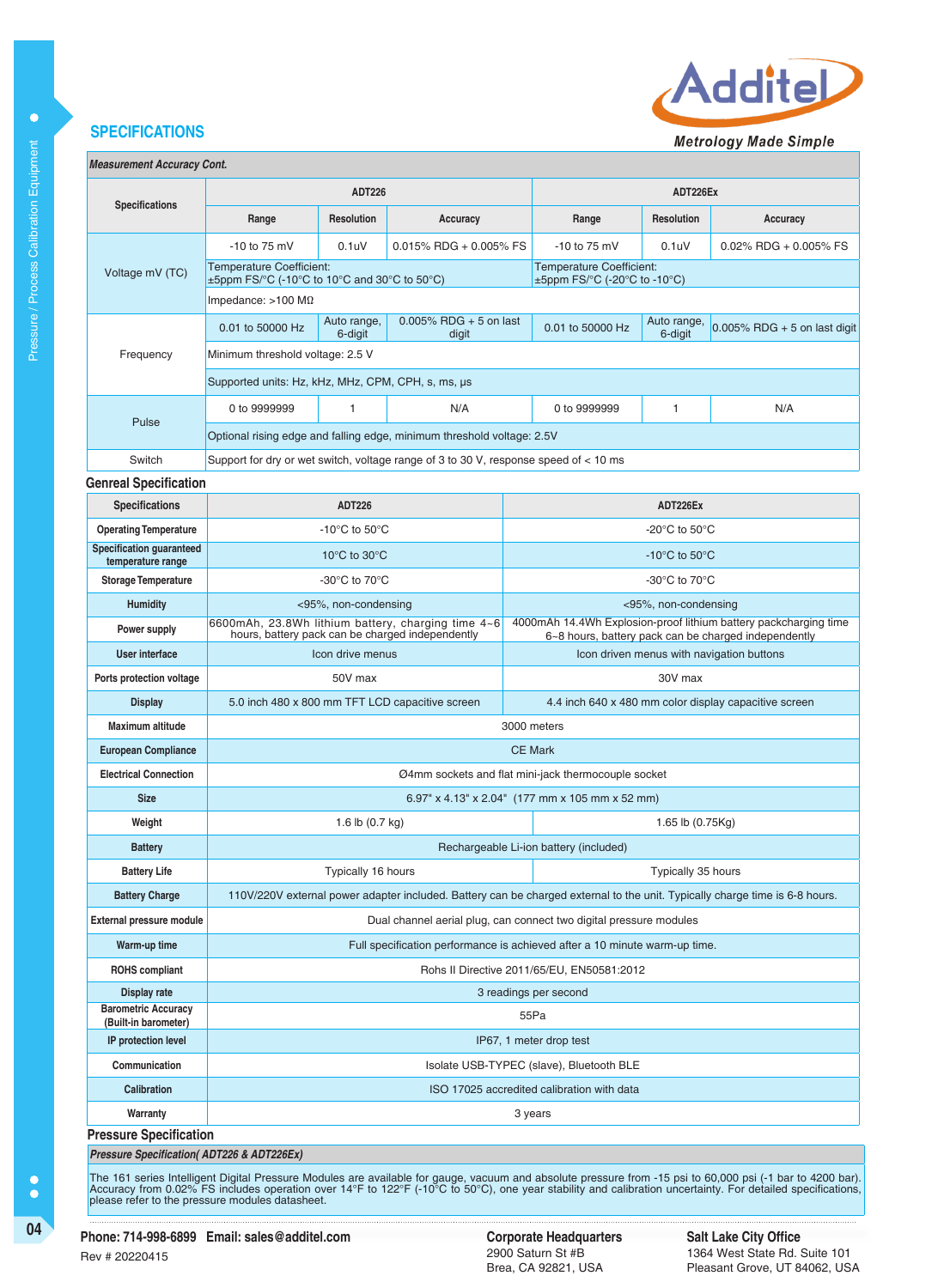

#### **Temperature Specification**

|                                | <b>Thermocouple Measurement and Source Accuracy</b> |                        |               |                  |                   |               |                        |                         |
|--------------------------------|-----------------------------------------------------|------------------------|---------------|------------------|-------------------|---------------|------------------------|-------------------------|
|                                |                                                     |                        | <b>ADT226</b> | ADT226Ex         |                   |               |                        |                         |
| <b>Type</b><br><b>Standard</b> |                                                     | Temperature Range (°C) |               | Accuracy (°C)    |                   |               |                        | Accuracy (°C)           |
|                                |                                                     |                        |               | Measure / Source | Standard          |               | Temperature Range (°C) | <b>Measure / Source</b> |
|                                |                                                     | $-50 - 0$              | 0.96          |                  |                   | $-50 - 100$   | 0.96                   |                         |
| s                              | <b>IEC 584</b>                                      | -50 to 1768            | $0 - 100$     | 0.69             | <b>IEC 584</b>    | -50 to 1768   | $100 - 1000$           | 0.69                    |
|                                |                                                     |                        | 100~1768      | 0.64             |                   |               | 1000~1768              | 0.73                    |
|                                |                                                     | -50 to 1768            | $-50-0$       | 1.02             |                   | -50 to 1768   | $-50-0$                | 1.03                    |
| R                              | <b>IEC 584</b>                                      |                        | $0 - 200$     | 0.71             | <b>IEC 584</b>    |               | $0 - 200$              | 0.71                    |
|                                |                                                     |                        | 200~1768      | 0.56             |                   |               | 200~1768               | 0.65                    |
|                                |                                                     |                        | 200~300       | 1.89             |                   | 0 to 1820     | 200~300                | 1.90                    |
| в                              | <b>IEC 584</b>                                      | 0 to 1820              | $300 - 500$   | 1.25             | <b>IEC 584</b>    |               | 300~500                | 1.26                    |
|                                |                                                     |                        | 500~800       | 0.78             |                   |               | 500~800                | 0.79                    |
|                                |                                                     |                        | 800~1820      | 0.55             |                   |               | 800~1820               | 0.57                    |
|                                |                                                     |                        | -250 to -200  | 0.97             |                   |               | -250 to -200           | 1.04                    |
| $\mathsf K$                    | <b>IEC 584</b>                                      | -270 to 1372           | -200 to -100  | 0.30             | <b>IEC 584</b>    | -270 to 1372  | -200 to -100           | 0.32                    |
|                                |                                                     |                        | -100 to 600   | 0.18             |                   |               | -100 to 600            | 0.21                    |
|                                |                                                     |                        | 600 to 1372   | 0.35             |                   |               | 600 to 1372            | 0.43                    |
|                                |                                                     | -270 to 1300           | -250 to -200  | 1.50             |                   | -270 to 1300  | -250 to -200           | 1.58                    |
| N                              | <b>IEC 584</b>                                      |                        | -200 to -100  | 0.44             | <b>IEC 584</b>    |               | -200 to -100           | 0.46                    |
|                                |                                                     |                        | -100 to 1300  | 0.30             |                   |               | -100 to 1300           | 0.37                    |
|                                |                                                     | -270 to 1000           | $-250 - -200$ | 0.54             | <b>IEC 584</b>    | -270 to 1000  | $-250 - -200$          | 0.59                    |
| Е                              | <b>IEC 584</b>                                      |                        | $-200 - 100$  | 0.20             |                   |               | $-200 - 100$           | 0.22                    |
|                                |                                                     |                        | $-100 - 700$  | 0.15             |                   |               | $-100 - 700$           | 0.18                    |
|                                |                                                     |                        | 700~1000      | 0.20             |                   |               | 700~1000               | 0.25                    |
|                                |                                                     | $-210 - 1200$          | $-210 - -100$ | 0.26             | <b>IEC 584</b>    | $-210 - 1200$ | $-210 - -100$          | 0.28                    |
| J                              | <b>IEC 584</b>                                      |                        | $-100 - 700$  | 0.15             |                   |               | $-100 - 700$           | 0.19                    |
|                                |                                                     |                        | 700~1200      | 0.25             |                   |               | 700~1200               | 0.31                    |
|                                |                                                     | -270 to 400            | $-250 - -100$ | 0.74             | <b>IEC 584</b>    | -270 to 400   | $-250 - -100$          | 0.79                    |
| T                              | <b>IEC 584</b>                                      |                        | $-100 - 0$    | 0.15             |                   |               | $-100 - 0$             | 0.16                    |
|                                |                                                     |                        | $0 - 400$     | 0.11             |                   |               | $0 - 400$              | 0.13                    |
|                                |                                                     | 0 to 2315              | 0 to 1000     | 0.35             |                   |               | 0 to 1000              | 0.40                    |
| c                              | ASTM E988                                           |                        | 1000 to 1800  | 0.62             | ASTM E988         | 0 to 2315     | 1000 to 1800           | 0.73                    |
|                                |                                                     |                        | 1800 to 2315  | 1.02             |                   |               | 1800 to 2315           | 1.22                    |
|                                |                                                     | $0 - 2315$             | $0 - 100$     | 0.39             |                   |               | $0 - 100$              | 0.39                    |
| D                              | ASTM E988                                           |                        | $100 - 1200$  | 0.37             | ASTM E988         | $0 - 2315$    | $100 - 1200$           | 0.43                    |
|                                |                                                     |                        | 1200~2000     | 0.65             |                   |               | 1200~2000              | 0.77                    |
|                                |                                                     |                        | 2000~2315     | 1.03             |                   |               | 2000~2315              | 1.24                    |
|                                |                                                     |                        | $50 - 100$    | 1.12             |                   |               | $50 - 100$             | 1.12                    |
|                                |                                                     |                        | 100~200       | 0.72             |                   |               | 100~200                | 0.72                    |
| G                              | <b>ASTM E1751</b>                                   | 0 to 2315              | 200~400       | 0.45             | <b>ASTM E1751</b> | 0 to 2315     | 200~400                | 0.46                    |
|                                |                                                     |                        | 400~1500      | 0.37             |                   |               | 400~1500               | 0.43                    |
|                                |                                                     |                        | 1500~2315     | 0.77             |                   |               | 1500~2315              | 0.92                    |
|                                |                                                     |                        | -200 to -100  | 0.15             |                   |               | -200 to -100           | 0.16                    |
| L                              | DIN43710                                            | -200 to 900            | -100 to 400   | 0.13             | <b>DIN43710</b>   | -200 to 900   | -100 to 400            | 0.14                    |
|                                |                                                     |                        | 400 to 900    | 0.17             |                   |               | 400 to 900             | 0.20                    |
| U                              | DIN43710                                            | -200 to 600            | $-200$ to $0$ | 0.28             | DIN43710          | -200 to 600   | $-200$ to $0$          | 0.29                    |
|                                |                                                     | 0 to 600               | 0.13          |                  |                   | 0 to 600      | 0.15                   |                         |

Note: Internal CJC is ±0.15°C (-10°C to 50°C ambient temperature)

Accuracy with external cold junction only, for internal cold junction add 0.15 ℃ (k=2)

 $\bullet$ 

 $\bullet$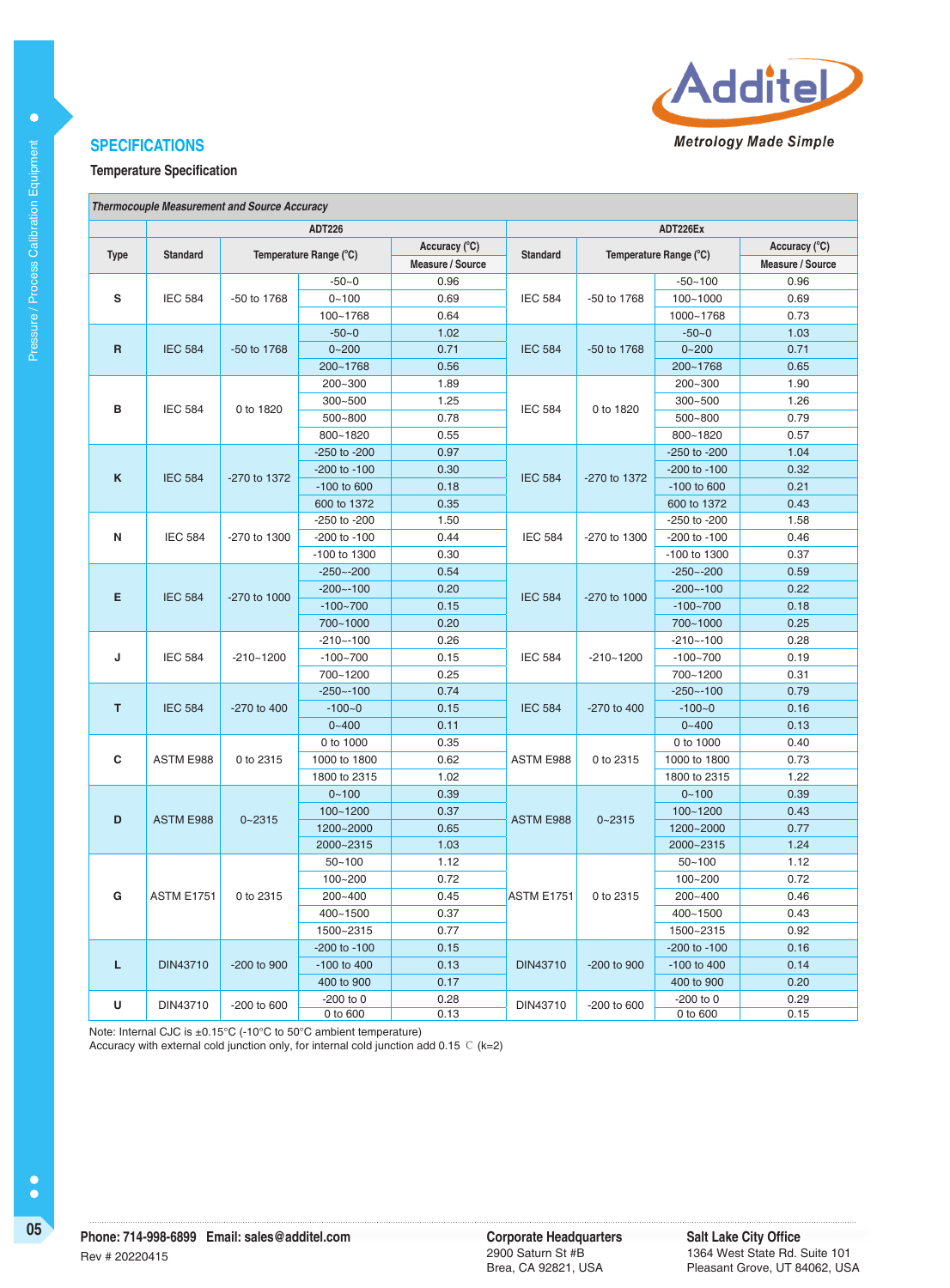

|                             |               |                        | Accuracy $(^{\circ}C)$ |          |  |
|-----------------------------|---------------|------------------------|------------------------|----------|--|
| <b>Measure and Simulate</b> |               | Temperature Range (°C) | <b>ADT226</b>          | ADT226Ex |  |
|                             |               | $-200 - 200$           | 0.62                   | 0.64     |  |
| PT10(385)                   | -200 to 850   | 200~600                | 0.77                   | 0.82     |  |
|                             |               | 600~850                | 0.88                   | 0.95     |  |
|                             |               | $-200 - 200$           | 0.29                   | 0.31     |  |
| PT25(385)                   | $-200$ to 850 | $200 - 600$            | 0.40                   | 0.44     |  |
|                             |               | 600~850                | 0.47                   | 0.54     |  |
|                             |               | $-200 - 200$           | 0.18                   | 0.20     |  |
| PT50(3916)                  | $-200$ to 850 | 200~600                | 0.27                   | 0.32     |  |
|                             |               | 600~850                | 0.34                   | 0.40     |  |
| PT100(385)                  |               | $-200 - 200$           | 0.13                   | 0.15     |  |
| PT100(391)<br>PT100(3916)   | -200 to 850   | $200 - 600$            | 0.21                   | 0.26     |  |
| PT100(3926)                 |               | 600~850                | 0.27                   | 0.34     |  |
|                             | $-200$ to 850 | $-200 - 200$           | 0.34                   | 0.37     |  |
| PT200(385)                  |               | 200~300                | 0.37                   | 0.40     |  |
|                             |               | $300 - 600$            | 0.46                   | 0.51     |  |
|                             |               | 600~850                | 0.54                   | 0.61     |  |
|                             |               | $-200 - 0$             | 0.17                   | 0.18     |  |
| PT400(385)                  | -200 to 850   | $0 - 200$              | 0.21                   | 0.23     |  |
|                             |               | $200 - 600$            | 0.30                   | 0.35     |  |
|                             |               | 600~850                | 0.37                   | 0.44     |  |
|                             |               | $-200 - 200$           | 0.18                   | 0.20     |  |
| PT500(385)                  | $-200$ to 850 | 200~600                | 0.27                   | 0.32     |  |
|                             |               | 600~850                | 0.34                   | 0.40     |  |
|                             |               | $-200 - 200$           | 0.13                   | 0.15     |  |
| PT1000(385)                 | -200 to 850   | $200 - 600$            | 0.21                   | 0.26     |  |
|                             |               | 600~850                | 0.27                   | 0.34     |  |
| Cu10(427)                   | $-200 - 260$  | $-200 - 260$           | 0.59                   | 0.61     |  |
| Cu50(428)                   | $-200 - 260$  | $-200 - 260$           | 0.15                   | 0.17     |  |
| Cu100(428)                  | $-200 - 260$  | $-200 - 260$           | 0.10                   | 0.12     |  |
| Ni100(617)                  | $-60 - 180$   | $-60-0$                | 0.06                   | 0.07     |  |
| Ni100(618)                  |               | $0 - 180$              | 0.06                   | 0.08     |  |
| Ni120(672)                  | $-80 - 260$   | $-80 - 260$            | 0.06                   | 0.07     |  |
| <b>Ni1000</b>               | $-50 - 150$   | $-50 - 150$            | 0.08                   | 0.09     |  |

\*Note: Ambient temperature of 20°C±10°C.

4-wire accuracy. For 2-wire add 50 mΩ, for 3-wire add 10 mΩ

 $\bullet$